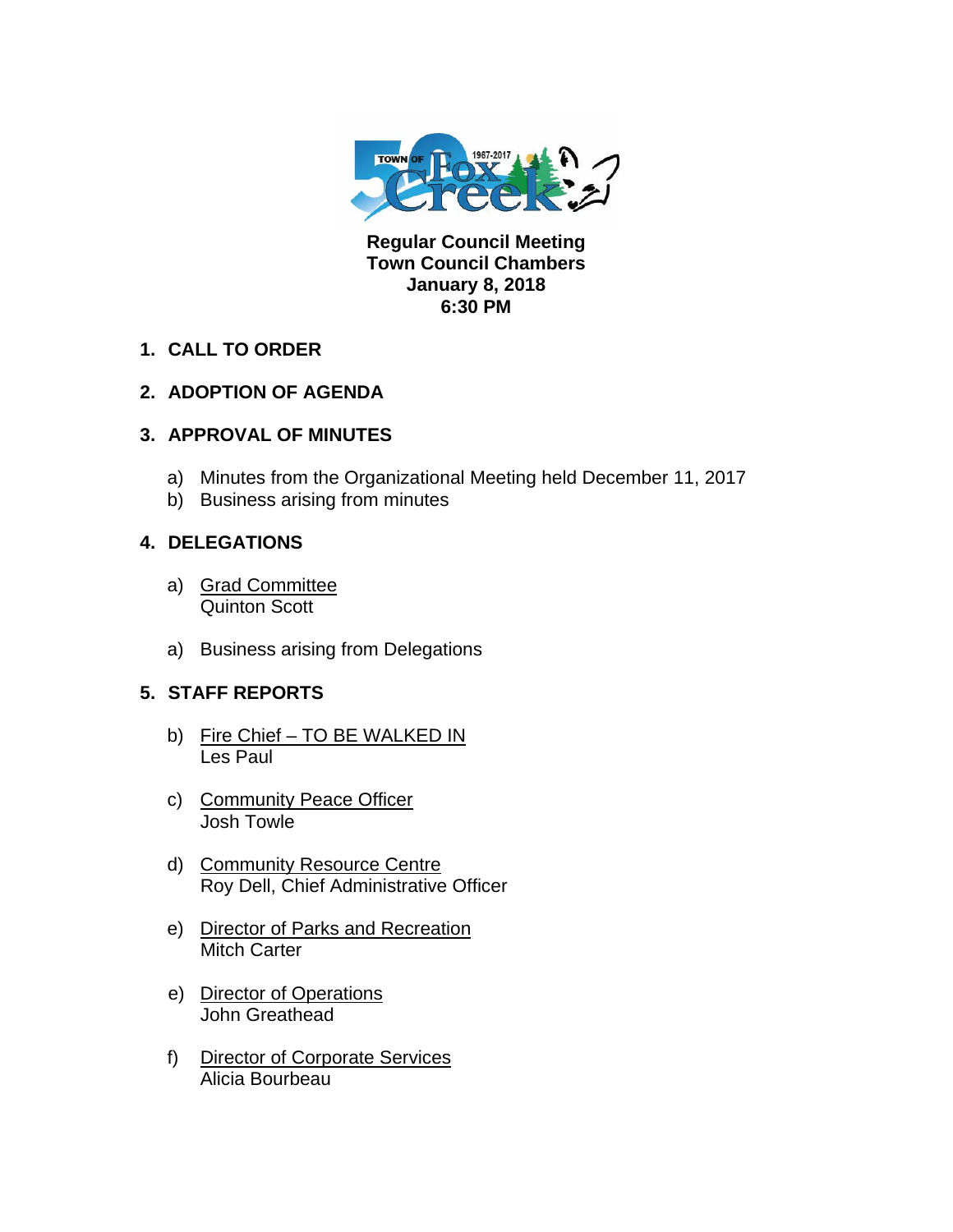- g) Development Officer Yi Qin
- h) Clinic Manager Katelyn Duchesne
- i) Assistant Chief Administrative Officer Kristen Milne
- j) Chief Administrative Officer Roy Dell

## **6. BYLAWS / POLICIES**

NIL

## **7. ACCOUNTS PAYABLE**

a) Account Payables – For Period Ending January 3, 2018 Alicia Bourbeau, Director of Corporate Services

## **8. OLD BUSINESS**

NIL

### **9. NEW BUSINESS**

- a) Credit Cards Request for Decision Alicia Bourbeau, Director of Corporate Services
- b) Emergency Fire Dispatch Agreement Request for Decision Roy Dell, Chief Administrative Officer
- c) Sidewalk Clearing Schedule Jim Hailes, Mayor

### **10. COUNCIL'S REPORTS**

a) Letter to Fire Department Jim Hailes, Mayor